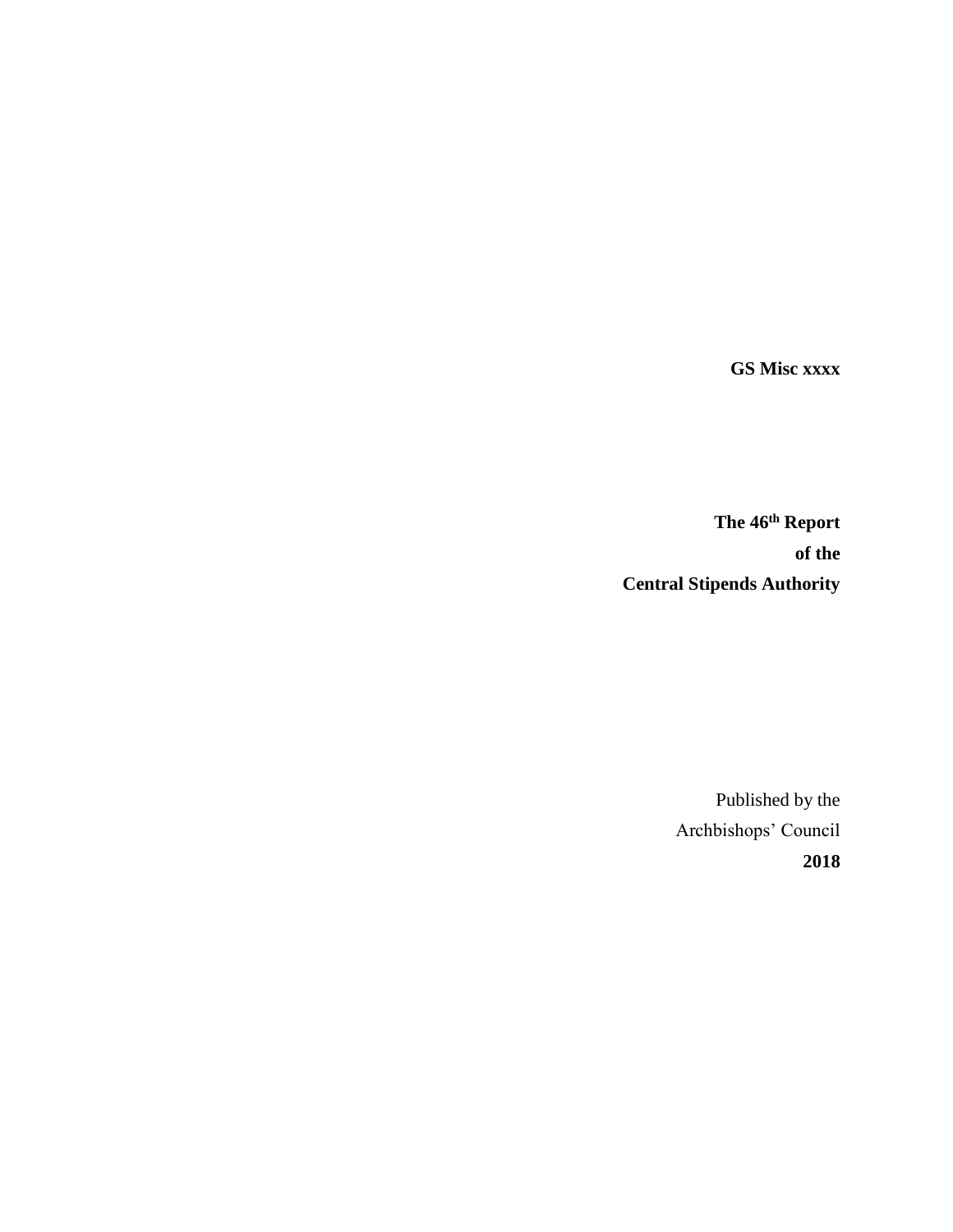# **Contents**

# *Page*

| Section 1        | The role and functions of the Central Stipends Authority (CSA) | 3  |
|------------------|----------------------------------------------------------------|----|
| Section 2        | Funding for stipends and pension in 2018/19                    | 4  |
| Section 3        | Stipend recommendations in 2018/19                             | 5  |
| Section 4        | Diocesan stipends levels in 2018/19                            | 6  |
| <i>Section 5</i> | Diocesan Basic Stipends and Residentiary Canon Rates 2018/19   | 8  |
| Section 6        | Stipend recommendations for 2019/20                            | 9  |
| Section 7        | Stipends of dignitaries and residentiary canons                | 11 |
| Section 8        | Stipend setting process and timetable                          | 12 |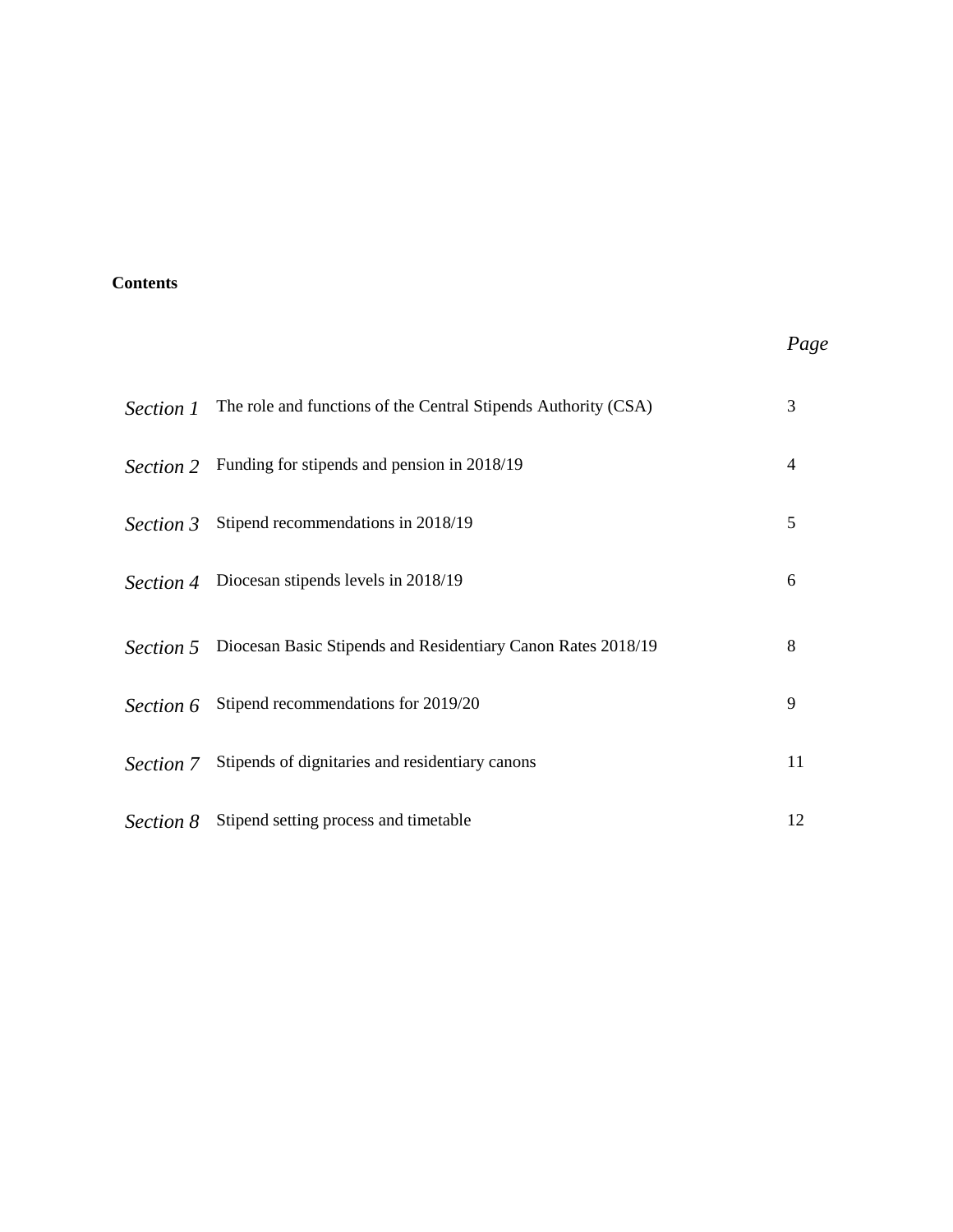## **Section 1: The role and functions of the Central Stipends Authority (CSA)**

- 1. The CSA works in partnership with dioceses and the Church Commissioners to carry out its functions. These are to: 'keep under review and recommend appropriate levels for the stipends of diocesan and suffragan bishops, deans, residentiary canons and archdeacons; establish and publish recommended forms and levels of pay for clergy, deaconesses and licensed lay workers'.<sup>1</sup>
- 2. The basis for the CSA's recommendations is that the stipend is appropriate remuneration for the exercise of office. It is set according to the following principles:
	- (i) **Recognising** the value of clergy in their role of responsibility and supportive of national and diocesan deployment aspirations.
	- (ii) **Affordable** to dioceses and realistic, given that money for stipends comes from the giving of church members.
	- (iii)**Reasonable** when compared with objective measures, in both a national and a local context, without creating undue disparities.
	- (iv) **Flexible** so that dioceses can take into account their strategies and financial situation, in the context of local variations in the cost of living, and the circumstances of parishioners.
	- (v) **Agreed** following meaningful consultation with dioceses and discussion within a range of representative bodies.
- 3. Each year the CSA sets the following:
	- **Example 1 a National Minimum Stipend (NMS)** for all clergy and licensed lay workers. Under Common Tenure all full-time office-holders must receive stipend, or stipend together with other income related to their office, of at least this amount;
	- a **National Stipend Benchmark (NSB)** for incumbents and other clergy of incumbent status:
	- recommended stipend levels for archdeacons, bishops and cathedral clergy.
- 4. Dioceses, Cathedral Chapters, and the Church Commissioners are free to determine the stipends of individual clergy.
- 5. Under Regulation 11 of the Ecclesiastical Offices (Terms of Service) Regulations 2009, no fulltime stipendiary officeholder on common tenure should be paid at a rate below the National Minimum Stipend. Under common tenure all full-time office-holders must receive stipend, or stipend together with other income related to their office, of at least the National Minimum Stipend. Stipends are set on the basis that accommodation is provided free of rent, water charges, repairs, insurance and Council Tax, and approved parochial expenses are fully reimbursed. The rate of new pensions each year is linked to the previous year's NMS.
- 6. The CSA provides a tool to account for differentials in regional cost of living to assist dioceses in assessing the level of diocesan stipend required for it to have a purchasing power that is reasonable in comparison to those in other dioceses.
- 7. In addition to its stipend recommendations, the CSA also provides guidance on a range of matters connected with the pay of clergy and licensed lay workers, such as parochial expenses and Council Tax.

 $\overline{\phantom{a}}$ 

<sup>1</sup> Central Stipend Regulation 1998 (GS1310)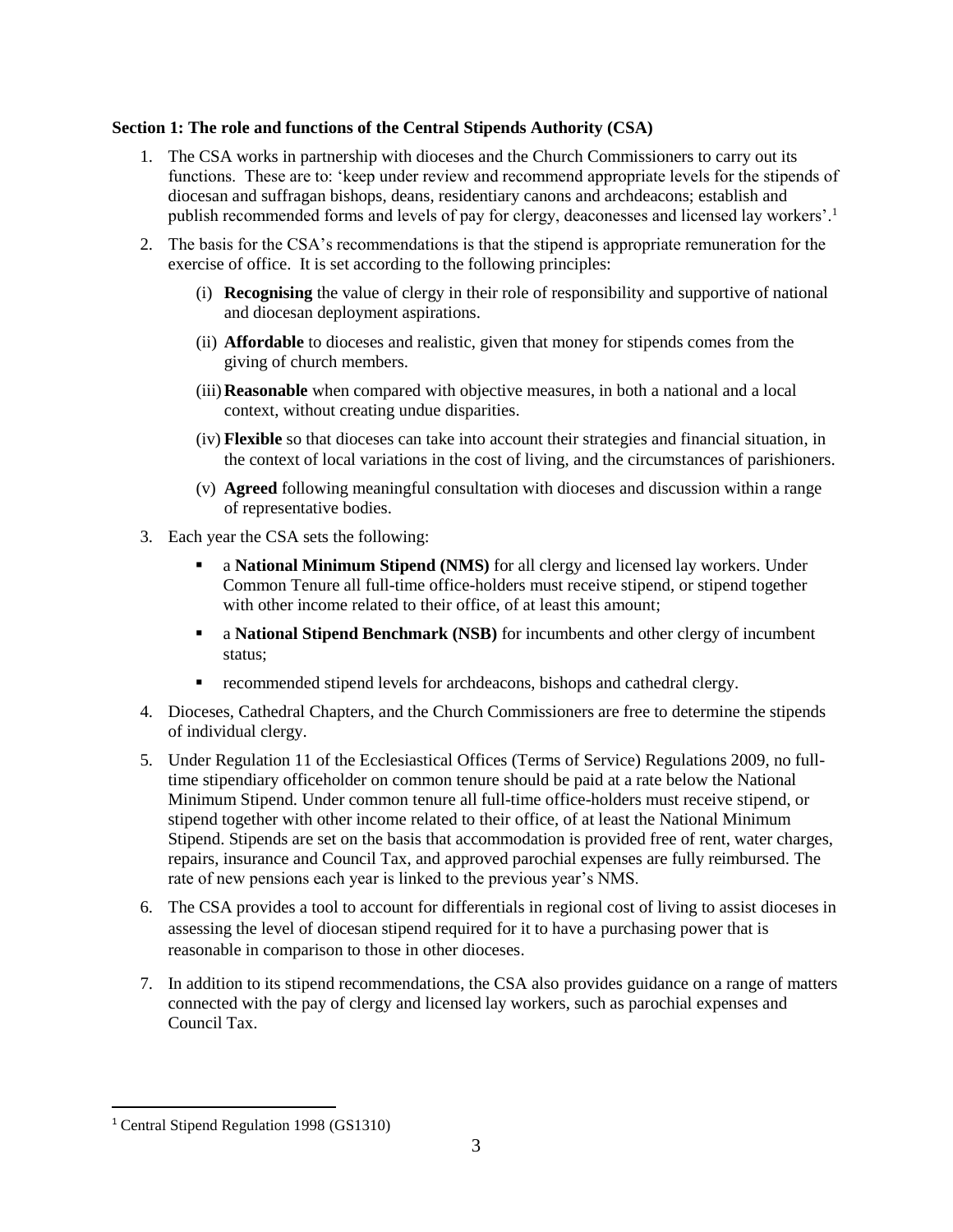### **Section 2: Funding for stipends and pensions 2018/19**

- 8. The 2018/19 stipends bill for all clergy and licensed lay workers on the central payroll, as at 31 August 2018, is estimated at  $£212.7m<sup>2</sup>$  (2017/18 figure was £211.6m)
- 9. This is mostly funded by dioceses and parishes through giving / parish share, investment income and DBF parochial fees. The Church Commissioners are responsible for funding the stipend costs of bishops, deans and two residentiary canons at most cathedrals which in 2018/19 is estimated to be £8.9m. Stipends for additional cathedral clergy (estimated to be £0.6m) are funded directly by the relevant cathedral Chapter.
- 10. In 2018/19 the Archbishops' Council expects to make Lowest Income Communities grants of £25.0m from funds made available by the Church Commissioners: dioceses must spend these grants on ministry in their most deprived communities but do not have to spend them on stipends.

### **Pensions**

 $\overline{\phantom{a}}$ 

- 11. The Church of England Funded Pension Scheme ('CEFPS' or 'Clergy Scheme'3) is a defined benefit pension scheme giving a guaranteed income in retirement and lump sum at retirement. The size of the pension depends on the number of years of stipendiary service, the office held, and the National Minimum Stipend in the year before retirement (we refer to this as "pensionable stipend"). Once in payment the pension increases in line with RPI, capped at 3.5% for service from 1 January 2008 and 5% for service before that date.
- 12. The rules of the scheme have changed over time and many serving clergy will have earned benefits which are determined by reference to the rules that applied at the time. The Pensions Board calculates a pro-rata benefit for each period where the member has less than the maximum possible service.
	- The maximum pension that members could earn for full service (37 years) completed before 1 January 2008 was two-thirds of pensionable stipend plus a lump sum of three times that amount. (This includes both service since 1 January 1998 in CEFPS and pension earned in the predecessor Church Commissioners' scheme). The Normal Pension Age for these benefits is 65.
	- Between 1 January 2008 and 1 January 2011, the number of years needed to qualify for maximum service was increased from 37 to 40 but the scheme still provided a maximum pension of 2/3rds of pensionable stipend. The Normal Pension Age for these benefits remained 65.
	- The maximum benefit that can be earned for those who joined CEFPS from 1 January 2011 is half of pensionable stipend, plus, a lump sum of three times that amount, after 41.5 years' service. Normal Pension Age increased to 68 for benefits earned at 2010.<sup>4</sup>
- 13. Therefore, a member in stipendiary service both before and after 1 January 2011 will have a blend of benefits based on the service earned under each set of rules.

<sup>&</sup>lt;sup>2</sup> All payroll figures quoted include National Insurance contributions, taking into account the impact of HLC. Pension contributions are not reflected in these payroll figures.

<sup>&</sup>lt;sup>3</sup> NB Certain lay roles, notably stipendiary Licensed Lay Workers on Common Tenure are also eligible to participate in the CEFPS.

<sup>&</sup>lt;sup>4</sup> As part of the 2011 changes the CEFPS was contracted back into the State Second Pension. The Basic State Pension and S2P were later replaced for members reaching State Pension Age from April 2016 by the new Single Tier State Pension, requiring 35 qualifying years to get the full amount. Analysis for the Pensions Task Group at the time suggested that, broadly, those over 40 at the time would be better off under the new State Pension provided they had sufficient qualifying service.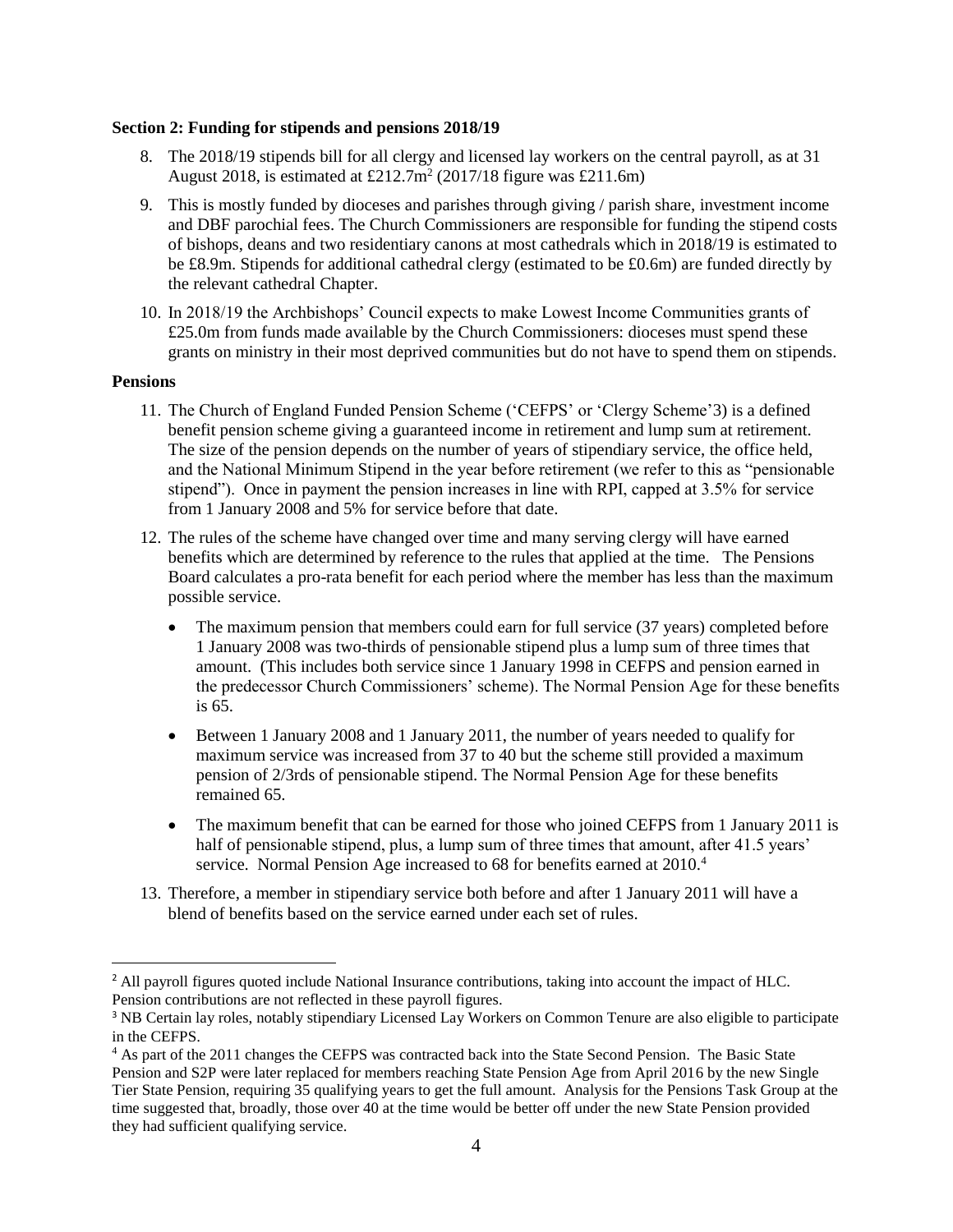- 14. The cost of pension contributions is met from local sources and collected by the Pensions Board from the diocesan boards of finance.
- 15. The Pensions Board set the joint pension contribution rate in respect of past and future pensionable service as 39.9% of the previous year's NMS following the last triennial valuation at 31 December 2015. This comprises 28% for future service and 11.9% for past service deficit recovery. The deficit recovery period is set to run until 31 December 2025. The next triennial valuation is due at 31 December 2018, with provisional results due in Q2/3 2019.
- 16. Please note that the past service deficit is expressed and levied on a per capita basis because it is in practice very difficult to distinguish the past service liabilities and assets of each participating diocese. When comparing with other employment/pension arrangements it is important to remember that the CEFPS contribution rate a) includes past service as well as future contribution and b) is expressed in terms of the previous year's NMS, which is lower than actual stipend received.

### **Section 3: Stipend recommendations for 2018/19**

- 17. The key recommendations of the CSA, made in 2017, effective from 1st April 2018.
- **EXECUTE:** National Minimum Stipend (NMS) of £24,280, an increase of 2% on the previous year.
- National Stipend Benchmark (NSB) of £25,950, an increase of 2% on the previous year.
- **Example 1** Stipend for archdeacons appointed on or after 1 April 2004 of £35,400 and £36,760 for archdeacons appointed before 1 April 2004.

### **Further recommendations**

- 18. Dioceses were encouraged to pay assistant staff between the NMS and the level for incumbents in the diocese, as appropriate.
- 19. A minimum Resettlement Grant payable in addition to the removal grant for all moves, should be £2,428.
- 20. First Appointment Grants: The CSA recommended that all stipendiary ministers should receive a First Appointment Grant of at least  $\text{\pounds}2,428$ , in addition to the Resettlement Grant on the following two occasions: 1) when taking up a full-time stipendiary post as assistant curate, deacon, deaconess or licensed lay worker for the first time, and 2) when taking up an appointment as an incumbent or minister of incumbent status for the first time.
- 21. Stipends for bishops and cathedral clergy who were appointed on or after 1 April 2004 should be paid levels of stipend in accordance with the arrangements agreed by the Archbishops' Council for implementing the decision of the General Synod in November 2004. The CSA and the Church Commissioners have agreed that, in future, the stipends of dignitaries and cathedral clergy will be increased in line with the increase in the NSB.
- 22. The CSA has ceased provision of a notional cost of housing, which estimated of the additional amount clergy would have to earn, if they were to provide and maintain domestic accommodation (excluding office space) for themselves and their families, using national average figures. An Excel tool, indicated in Section 1, brings together housing related data sourced from the Office of National Statistics (ONS). It is updated annually by the CSA and provided to dioceses.

### **Stipends paid by the Church Commissioners for 2018/19**

23. Stipends for 2018/19 are shown below, including those for clergy appointed before 1 April 2004: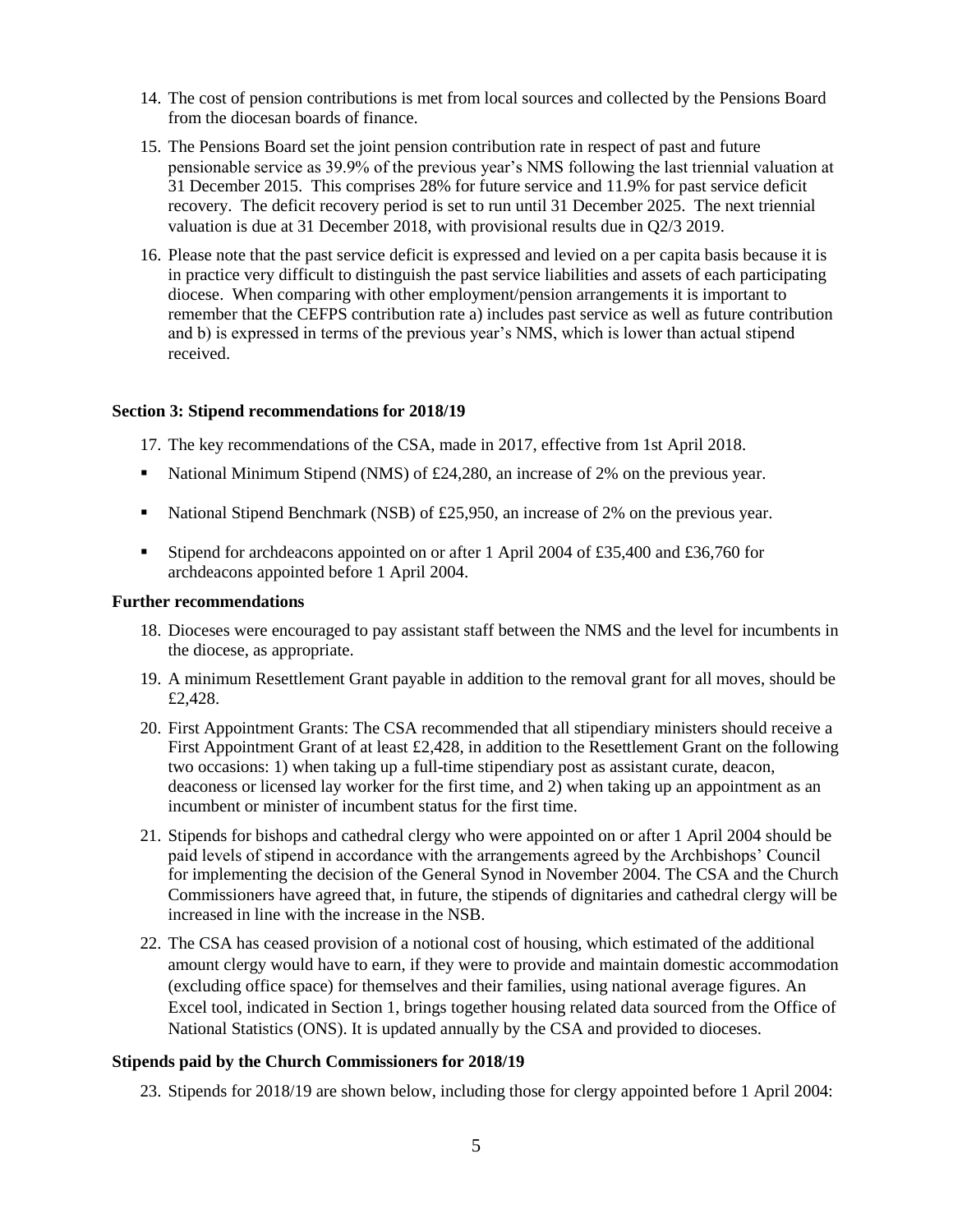|                            | Senior Clergy starting on or after<br>1 April 2004    | Senior Clergy in equivalent or<br>higher paid post before April '04 |  |
|----------------------------|-------------------------------------------------------|---------------------------------------------------------------------|--|
| Archbishop of Canterbury   | £81,760                                               |                                                                     |  |
| Archbishop of York         | £70,070                                               |                                                                     |  |
| Bishop of London           | £64,230                                               |                                                                     |  |
| Diocesan Bishops           | £44,380                                               | £44,750                                                             |  |
| Suffragan Bishops          | £36,210                                               | £36,730                                                             |  |
| Deans                      | £36,210                                               | £36,730                                                             |  |
| <b>Residentiary Canons</b> | Same % increase as relevant<br>Diocesan Basic Stipend | £29,920                                                             |  |

### **Section 4: Diocesan Stipend Levels in 2018/19**

- 24. In every diocese the **Diocesan Basic Stipend (DBS)** is defined as the stipend paid to the greatest number of clergy of incumbent status within the diocese and is also the minimum stipend paid to incumbents in the diocese. Of the 5532 (5659 in 2017/18) incumbent status clergy paid through the Church Commissioners' central payroll at the time of reporting, 96% (93% in 2017/18) were paid at the level of the DBS.
- 25. The National Average Stipend (NAS) is an average of all the clergy receiving the Diocesan Basic Stipend weighted by the number of clergy receiving it in each diocese. At the time of reporting the **National Average Stipend** increased by £480 to **£26,230** (£25,750 in 2017/18).
- 26. The gap between the NAS and the NSB remained broadly unchanged at £280 (£310 in 2017/18). No dioceses pay a stipend below the level of the NMS to any clergy in full time posts
- 27. The CSA has ceased production of Regional Stipends Benchmarks (RSBs).
- 28. Apart from the stipend, the main elements of the clergy remuneration package are the provision of housing (including the cost of rent, Council Tax, water charges, maintenance, and building insurance) and a non-contributory Church Pension. The CSA's stipends levels are set on the basis that housing is provided, and that costs relating to the provided housing (including rent, Council Tax, water charges, maintenance, and building insurance) are paid on behalf of clergy.
- 29. Under arrangements agreed with HM Revenue & Customs (HMRC) parochial clergy may receive part of their stipend paid free of tax and National Insurance in reimbursement of heating, lighting, cleaning and garden upkeep (HLC) costs.
- 30. In order to assess how clergy stipend compares with prices and wages, the CSA monitors increases in clergy stipends against inflation and average earnings. The table below shows how stipends since 2007 compare to inflation as measured by the Retail Price Index (RPI) and other indices. RPI in the 12 months to September 2018 was 3.3%.

#### **NMS, NSB and inflation**

31. The table below compares increases in NMS, NSB with those in inflation and the Office of National Statistics' Annual Survey of Hours and Earnings (ASHE)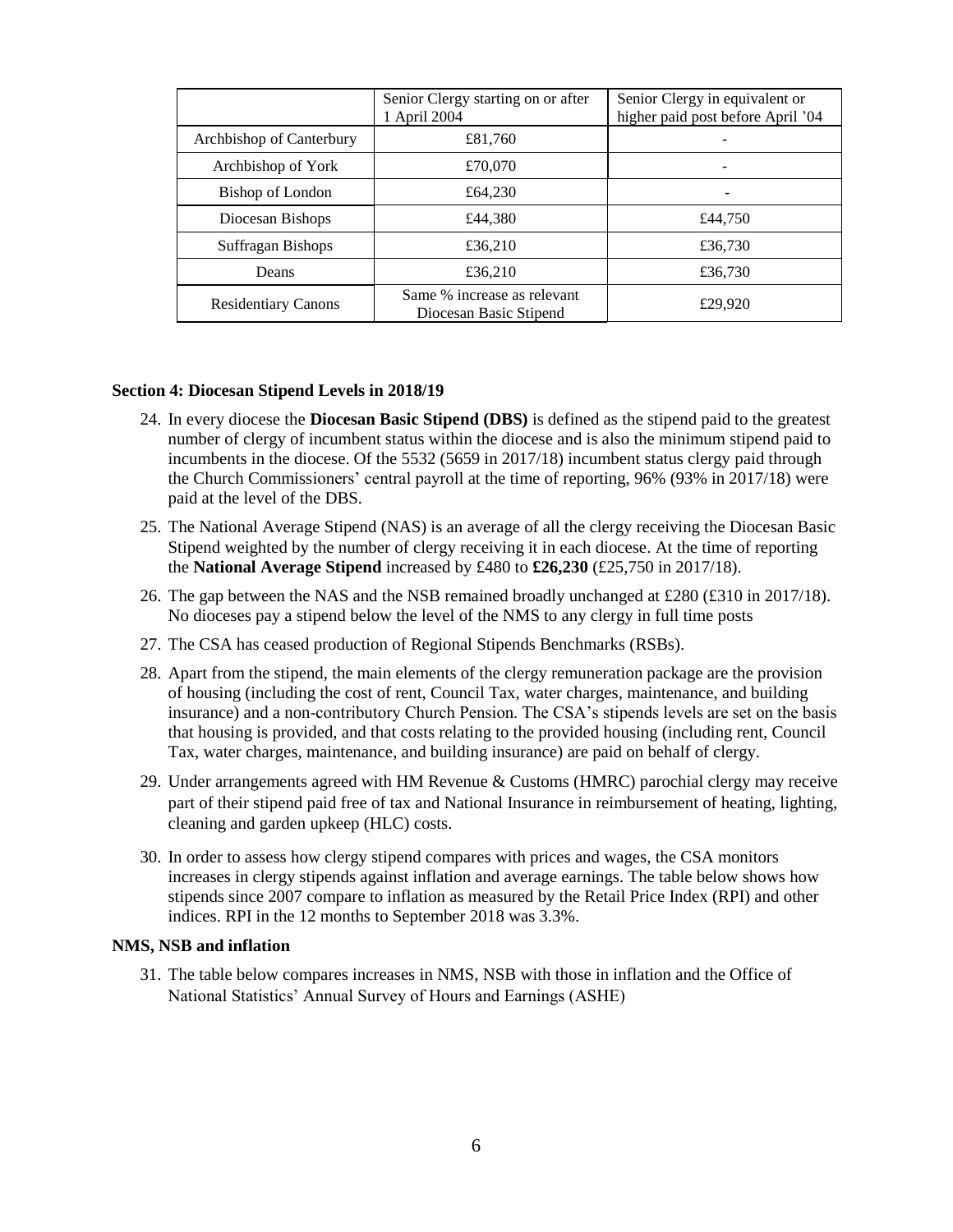| Year    | <b>NMS</b> from<br>1 April | Increase in<br><b>NMS</b> | <b>NSB</b><br>from 1<br><b>April</b> | Increase<br>in NSB | NAS from 1<br>April | <b>NAS</b><br>Increase | <b>ASHE</b><br>$Increase -$<br>All | <b>ASHE</b><br><b>Increase</b><br>– Public | <b>RPI</b><br>Increase | <b>CPI</b><br>Increase |
|---------|----------------------------|---------------------------|--------------------------------------|--------------------|---------------------|------------------------|------------------------------------|--------------------------------------------|------------------------|------------------------|
| 2009    | £20,230                    |                           | £22,250                              |                    | £22,360             |                        |                                    |                                            |                        |                        |
| 2010    | £20,430                    | 1.0%                      | £22,470                              | 1.0%               | £22,570             | 0.9%                   | 2.1%                               | 3.0%                                       | $-1.4%$                | 1.1%                   |
| 2011    | £21,370                    | 4.6%                      | £22,810                              | 1.5%               | £23,100             | 2.3%                   | $-0.2%$                            | $0.0\%$                                    | 4.6%                   | 3.1%                   |
| 2012    | £21,900                    | 2.5%                      | £23,270                              | 2.0%               | £23,580             | 2.1%                   | 1.5%                               | 1.6%                                       | 5.6%                   | 5.2%                   |
| 2013    | £22,340                    | 2.0%                      | £23,740                              | 2.0%               | £24,020             | 1.9%                   | 2.2%                               | 1.6%                                       | 2.6%                   | 2.2%                   |
| 2014    | £22,790                    | 2.0%                      | £24,210                              | 2.0%               | £24,520             | 2.1%                   | 0.1%                               | 1.0%                                       | 3.2%                   | 2.7%                   |
| 2015    | £23,250                    | 2.0%                      | £24,690                              | 2.0%               | £24,990             | 1.9%                   | 1.8%                               | 1.8%                                       | 2.3%                   | 1.2%                   |
| 2016    | £23,440                    | 0.8%                      | £25,060                              | 1.5%               | £25,373             | 1.5%                   | 2.2%                               | 0.7%                                       | 0.8%                   | $-0.1%$                |
| 2017    | £23,800                    | 1.5%                      | £25,440                              | 1.5%               | £25,750             | 1.5%                   | 2.2%                               | 0.9%                                       | 2.0%                   | 1.0%                   |
| 2018    | £24,280                    | 2.0%                      | £25,950                              | 2.0%               | £26,230             | 1.9%                   | 3.5%                               | 2.3%                                       | 3.9%                   | 3.0%                   |
| 2019    | £24,770                    | 2.0%                      | £26,470                              | 2.0%               |                     |                        |                                    |                                            | 3.3%                   | 2.4%                   |
| 2009-18 | £4,050                     | 20.0%                     |                                      |                    | £3,870              | 17.3%                  | 16.4%                              | 13.6%                                      | 26.0%                  | 21.0%                  |
| 2009-19 | £4,540                     | 22.4%                     | £4,220                               | 19.0%              |                     |                        |                                    |                                            | 30.2%                  | 24.0%                  |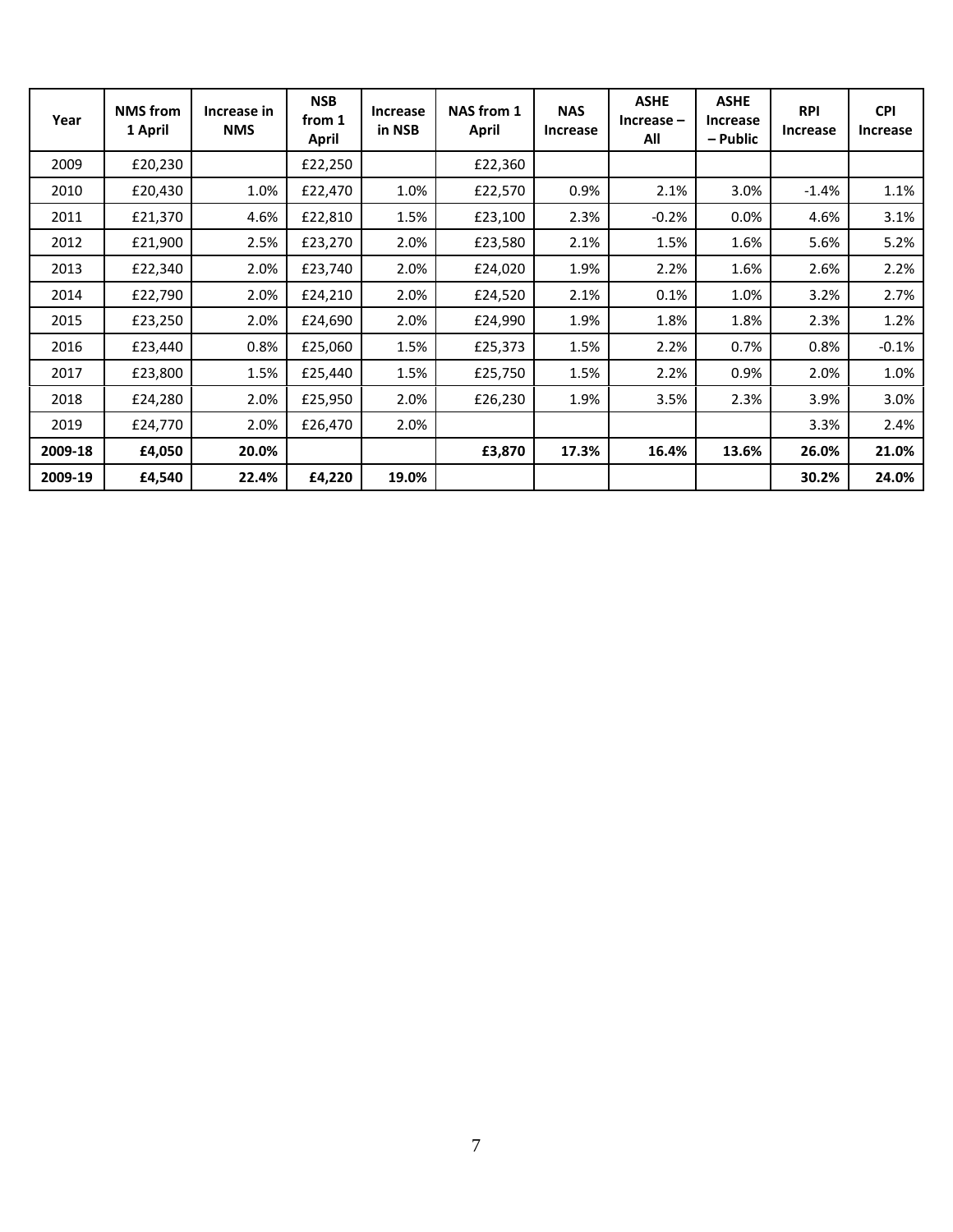# **Section 5: Diocesan Basic Stipends and Residentiary Canon Rates 2018/19**

| Diocese                  | Diocesan Basic Stipend<br>(DBS)<br>2018/19 | Residentiary canon rate<br>(post 2004)<br>2018/19 |  |
|--------------------------|--------------------------------------------|---------------------------------------------------|--|
| Bath & Wells             | 26,163                                     | 28,060                                            |  |
| Birmingham               | 25,620                                     | 27,655                                            |  |
| Blackburn                | 25,497                                     | 26,806                                            |  |
| Bristol*                 | 26,027                                     | 28,203                                            |  |
| Canterbury               | 25,950                                     | 29,021                                            |  |
| Carlisle                 | 26,030                                     | 26,833                                            |  |
| Chelmsford               | 26,350                                     | 28,196                                            |  |
| Chester                  | 25,526                                     | 26,806                                            |  |
| Chichester               | 26,490                                     | 28,622                                            |  |
| Coventry                 | 25,950                                     | 27,725                                            |  |
| Derby                    | 26,580                                     | 28,054                                            |  |
| Durham                   | 25,490                                     | 27,703                                            |  |
| Ely                      | 25,855                                     | 27,866                                            |  |
| Exeter                   | 26,120                                     | 28,203                                            |  |
| Gloucester               | 26,136                                     | 28,202                                            |  |
| Guildford                | 27,886                                     | 28,410                                            |  |
| Hereford*                | 25,350                                     | 26,921                                            |  |
| Leeds                    | 27,115                                     | 28,191                                            |  |
| Leicester                | 26,577                                     | 28,539                                            |  |
| Lichfield                | 25,715                                     | 27,989                                            |  |
| Lincoln                  | 26,234                                     | 28,325                                            |  |
| Liverpool                | 25,393                                     | 26,938                                            |  |
| London                   | 26,673                                     | 28,642                                            |  |
| Manchester               | 25,433                                     | 26,804                                            |  |
| Newcastle                | 25,428                                     | 27,534                                            |  |
| Norwich                  | 25,950                                     | 28,021                                            |  |
| Oxford                   | 26,877                                     | 28,764                                            |  |
| Peterborough             | 25,950                                     | 28,015                                            |  |
| Portsmouth               | 26,677                                     | 28,631                                            |  |
| Rochester                | 26,201                                     | 27,749                                            |  |
| St Albans                | 26,900                                     | 28,631                                            |  |
| St Edmundsbury & Ipswich | 25,557                                     | 27,597                                            |  |
| Salisbury                | 26,440                                     | 28,072                                            |  |
| Sheffield                | 26,076                                     | 28,052                                            |  |
| Southwark*               | 26,540                                     | 28,611                                            |  |
| Southwell & Nottingham   | 25,932                                     | 28,339                                            |  |
| Truro                    | 26,833                                     | 28,203                                            |  |
| Winchester               | 26,330                                     | 28,481                                            |  |
| Worcester                | 26,104                                     | 28,065                                            |  |
| York                     | 25,845                                     | 27,850                                            |  |

32. Diocesan Basic Stipends and Residentiary Canon Rates 2018/19

**\*** *Diocesan stipends change on 1 January each year, but residentiary canon stipends will change from 1 April*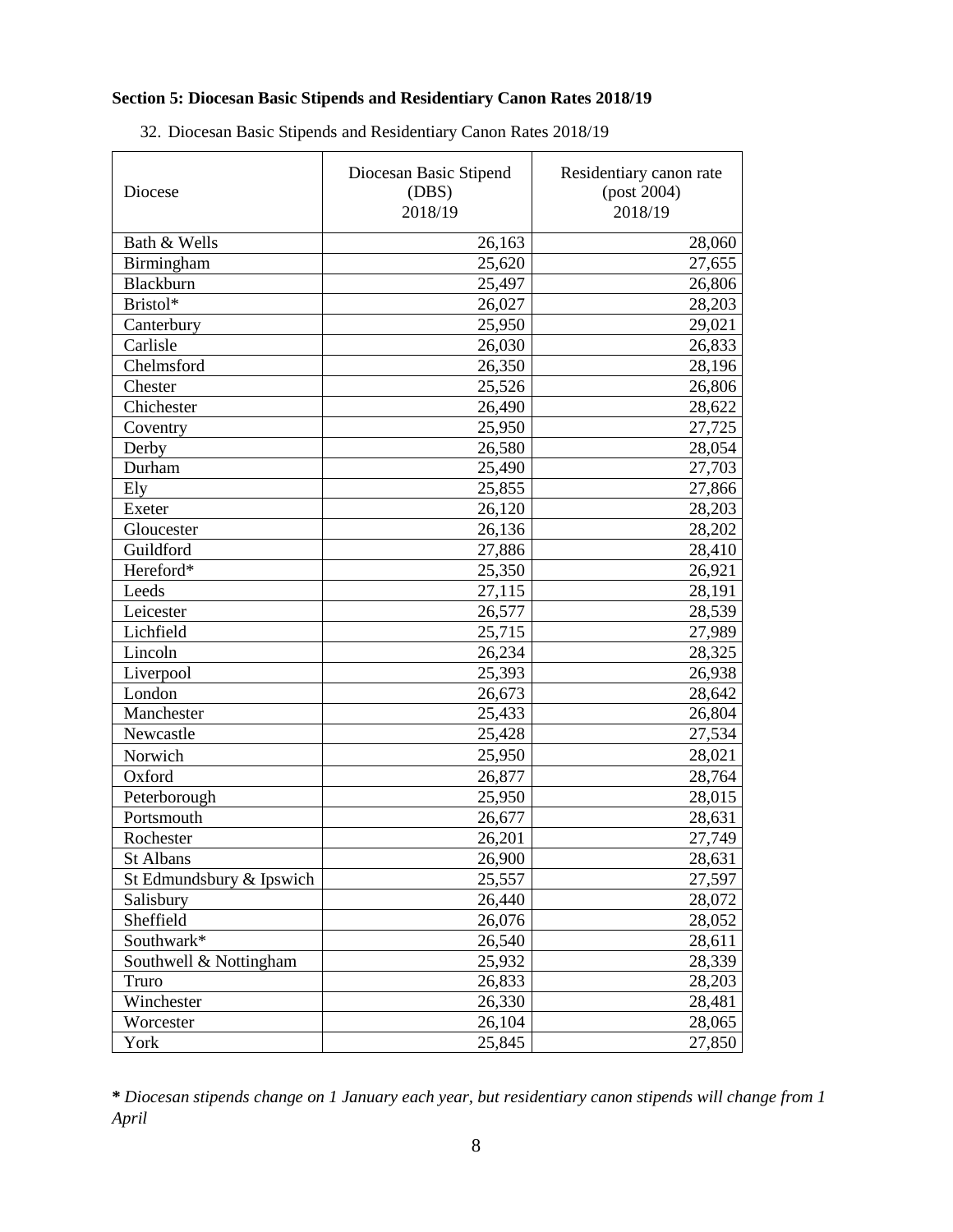### **Section 6: Stipend recommendations for 2019/20**

- 33. **The National Minimum Stipend (NMS) from 1 April 2019 has been set at £24,770**.
- 34. **The National Stipend Benchmark (NSB) from 1 April 2019 has been increased by 2% to £26,470**.
- 35. Recommendations for dignitaries and residentiary canons are based on the stipend levels they received in 2018/19 increased by the same increase as applied to the NSB.
- 36. Stipends are set on the basis that accommodation is provided free of rent, water charges, repairs and insurance and the Council Tax, and approved parochial expenses are fully reimbursed.<sup>5</sup>

#### **Further recommendations to dioceses**

- 37. Dioceses are encouraged to pay assistant staff (including those who are not office-holders) between the National Minimum Stipend and the level for incumbents in the diocese, as seems appropriate. Assistant Curates, Deacons, and Licensed Lay Workers (including Church Army Evangelists engaged in the parochial ministry) are all regarded as assistant staff for the purposes of stipends.
- 38. A stipend of **£36,100 for archdeacons appointed on or after 1 April 2004** or, a stipend of **£37,500 for archdeacons appointed before 1 April 2004**. In cases where the archdeacon was receiving more than the post 2004 figure in his or her previous appointment, a receiving diocese has discretion to pay an enhanced stipend initially. However, it should reduce in a maximum period of three years until it reaches the post 2004 figure.
- 39. This means that an archdeacon in this position would receive the first reduction in stipend on appointment and subsequent reductions in the second and third years dated from the time of appointment. If an archdeacon appointed before 1 April 2004 moves to another archdeacon's post, he/she should continue to receive the stipend for an appointment before 1 April 2004.

### **Grants from 1 April 2019**

 $\overline{a}$ 

- 40. **Removal and Resettlement Grants**: The CSA recommends that when moving to a new appointment, every minister should be fully reimbursed for the cost of the removal and that the minimum Resettlement Grant payable in addition to the removal grant, for all moves, should be **£2,477**.
- 41. **First Appointment Grants**: The CSA recommends that all stipendiary ministers should receive a First Appointment Grant of at least **£2,477**. in addition to the Resettlement Grant on the following two occasions: 1) when taking up a full-time stipendiary post as assistant curate, deacon, deaconess or licensed lay worker for the first time, and 2) when taking up an appointment as an incumbent or minister of incumbent status for the first time. An archdeacon should receive the grant only if he or she had not previously received a First Appointment Grant as an incumbent or minister of incumbent status.

<sup>5</sup> Stipends are to be calculated in accordance with the method set out in The Remuneration of the Clergy GS 243 as updated by the CSA. (GS Misc 811). The calculation of stipend should include Guaranteed Annuities and Personal Grants (where still payable); parochial giving direct for stipend (including contributions towards the cost of heating, lighting and cleaning the parsonage house); Easter Offering (or Whitsun Offering where appropriate); fees (both parochial, if the clergy person has opted to continue to retain fees, and non-parochial); income net of expenses from chaplaincies; income net of expenses from public and education appointments; income from local trusts. It should not include spare-time earnings; spouse's earnings; private income; income from the informal letting of parsonage house rooms. (It will, however, be open to dioceses to make arrangements as regards the commercial letting of rooms on a significant scale (for example, in holiday areas).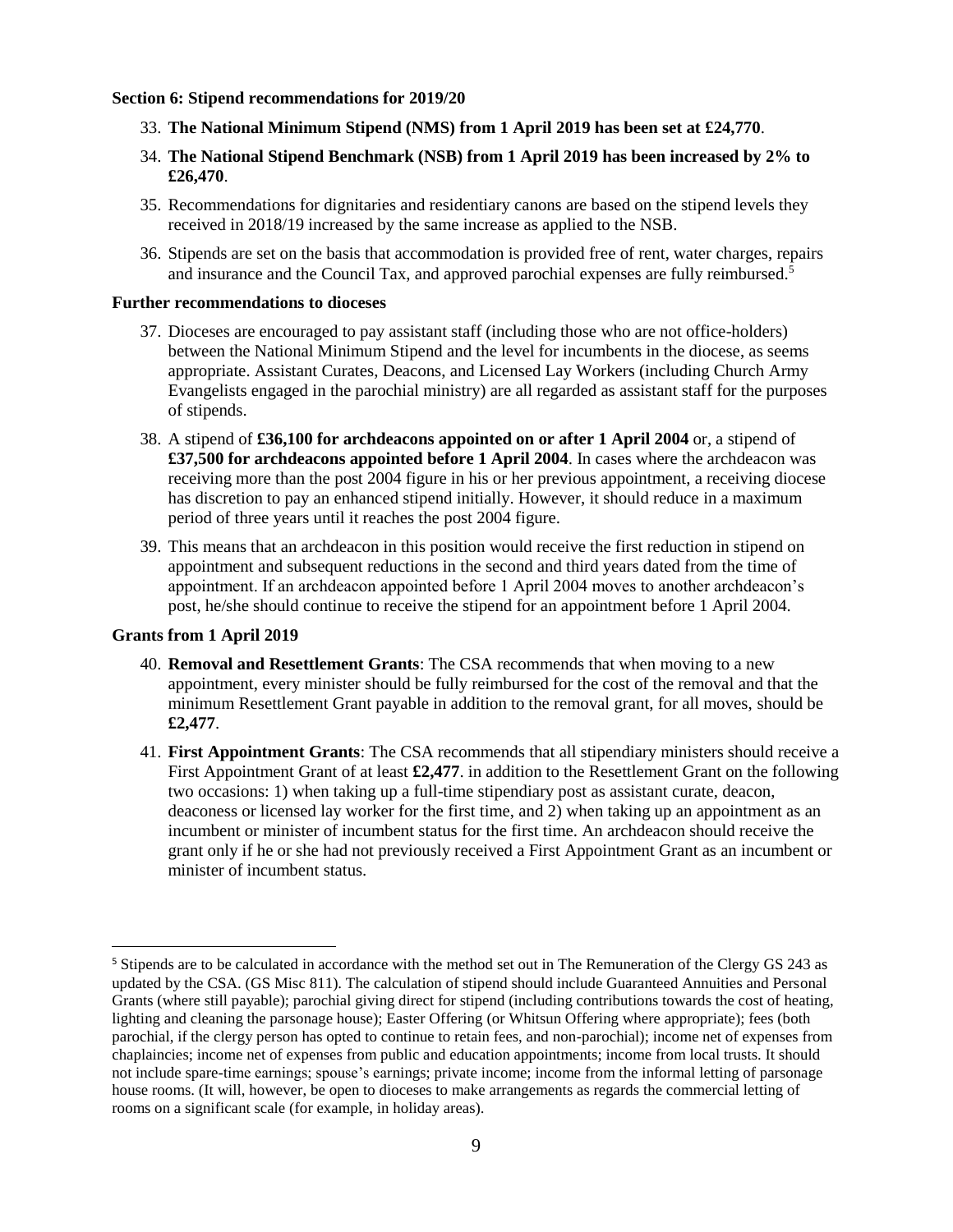# **Stipends for bishops and cathedral clergy for the year from April 2019**

|                             | Senior Clergy starting on or after<br>1 April 2004    | Senior Clergy in equivalent or<br>higher paid post before April '04 |
|-----------------------------|-------------------------------------------------------|---------------------------------------------------------------------|
| Archbishop of Canterbury    | £83,400                                               |                                                                     |
| Archbishop of York          | £71,470                                               |                                                                     |
| Bishop of London            | £65,510                                               |                                                                     |
| Diocesan Bishops            | £45,270                                               | £45,650                                                             |
| Suffragan Bishops           | £36,930                                               | £37,460                                                             |
| Deans                       | £36,930                                               | £37,460                                                             |
| <b>Residentiary Canons</b>  | Same % increase as relevant<br>Diocesan Basic Stipend |                                                                     |
| Increase from previous year | 2%                                                    | 2%                                                                  |

42. Stipends for bishops and cathedral clergy for the year from April 2019

43. The CSA, from time to time, issues guidance in relation to expenses. For current information please refer to the booklet *The Parochial Expenses of the Clergy 2017*, which is available on the Church of England website.

### **Stipends in the diocese of Europe**

44. In the Diocese in Europe chaplaincies (parishes) engage and pay their clergy directly. Archdeacons and chaplaincies are advised of the range of the stipends being paid by dioceses in England, and this forms the starting point for the establishment of a suitable salary in the chaplaincy concerned, taking account of the cost of living in the country concerned, and the number of hours which it is proposed are worked.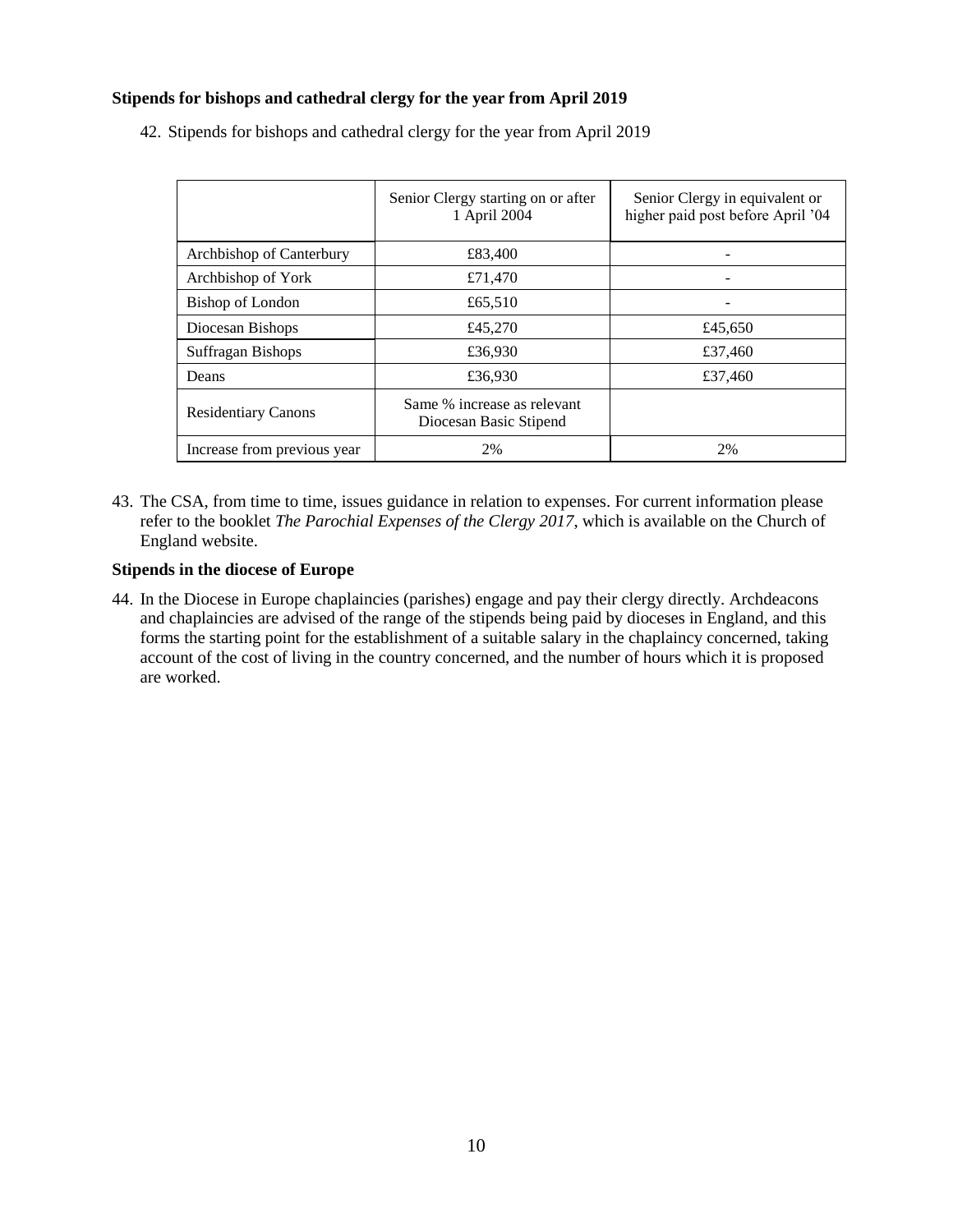### **Section 7: Stipends of dignitaries and residentiary canons**

### **The method of rounding down the stipends of dignitaries and residentiary canons from 1 April 2004, agreed by the Archbishops' Council**

- 45. The General Synod decided in November 2002 that the differentials paid to dignitaries and residentiary canons, expressed as multiples of the National Minimum Stipend (NMS), should be rounded down from their then levels. The extent of the rounding down and the way in which the new differentials should be introduced were discussed by the Deployment, Remuneration and Conditions of Service Committee and by the Board of Governors of the Church Commissioners and the Council agreed to recommend to the Church Commissioners, cathedral chapters and dioceses arrangements for dignitaries and residentiary canons from April 2004.
- 46. In 2010 the Archbishops' Council and the Commissioners decided to adopt a new approach, by linking increases in the stipends for dignitaries and residentiary canons to increases in the National Stipends Benchmark. There would be two levels for each post, one for clergy appointed on or after 1 April 2004, and one for those appointed before 1 April 2004.
	- a) Newly appointed clergy would be paid at the level for clergy appointed on or after 1 April 2004 unless immediately before their appointment they were in receipt of a stipend at a higher level. In this case, the Council recommended that a receiving diocese or cathedral should have discretion to enhance a person's stipend initially but then reduce it in equal steps during a maximum period of three years until it reached equivalence with the lower stipend attached to the new post. This means that a person in this position would receive the first reduction in stipend on appointment and two subsequent reductions in the second and third years dated from the time of appointment. Members of the senior clergy who move to posts with lower stipends should have as their target stipends the levels of stipend that have applied to those posts since 1 April 2004 except for those clergy moving within the same 'pay band' (diocesan bishops, deans, suffragan bishops, archdeacons and residentiary canons) who should retain their pre-1 April 2004 stipend level.
	- b) Stipends for bishops, deans, and archdeacons who were in post before 1 April 2004 should, from 2010, be increased by the lower of the Retail Price Index (RPI) or the increase in the NSB, until they reach the stipend of clergy who were appointed on or after 1 April 2004.
	- c) Following the withdrawal of Regional Stipends Benchmarks, the Board agreed that stipends for residentiary canons appointed after 1 April 2004 should be increased in line with each diocese's Diocesan Basic Stipend (DBS), subject to a maximum level. Owing to the time table for obtaining information from dioceses, rates from April this year cannot be included in this Report and will be shared with dioceses and published subsequently on the Church of England website.
	- d) Stipends for residentiary canons who were in post before 1 April 2004 should be increased by Retail Price Index (RPI), or the increase in the NSB (whichever is lower) only, until they reach the stipend of clergy who were appointed on or after 1 April 2004.
- 47. The measure of RPI to be used in calculating annual increases in stipends for existing postholders should be the actual RPI for the twelve months to the previous September.